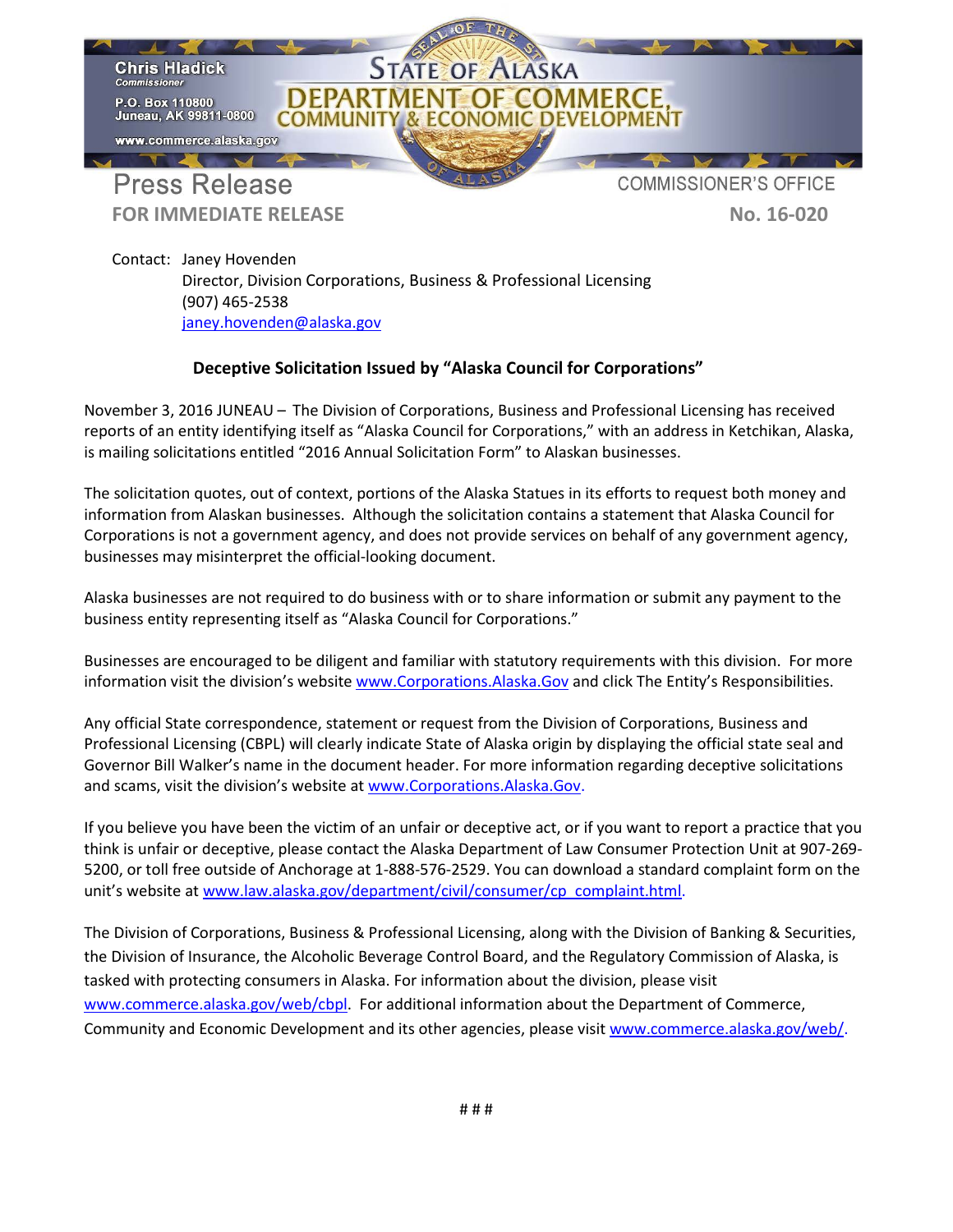## 2016 - ANNUAL RECORDS SOLICITATION FORM

**SHAREHOLDERS, DIRECTORS AND OFFICERS** 

(Alaska Corporations)

| <b>IMPORTANT! FOLLOW INSTRUCTIONS EXACTLY WHEN COMPLETING THIS FORM. PLEASE PRINT.</b>                                                               |                                                |                                                                    |                                                                                                                                                                                                                                                                                                                            |                                  |  |
|------------------------------------------------------------------------------------------------------------------------------------------------------|------------------------------------------------|--------------------------------------------------------------------|----------------------------------------------------------------------------------------------------------------------------------------------------------------------------------------------------------------------------------------------------------------------------------------------------------------------------|----------------------------------|--|
| Key Code<br>K475357603                                                                                                                               | Notice Date<br>10/05/2016                      |                                                                    | <b>Corporation Number</b>                                                                                                                                                                                                                                                                                                  | Incorporation Date<br>03/24/1997 |  |
| <b>Business Address</b>                                                                                                                              | <b>EXAMPLE</b>                                 |                                                                    | <b>Notice from State</b><br>of Alaska: you are<br>not required to                                                                                                                                                                                                                                                          | <b>Please Respond By</b>         |  |
|                                                                                                                                                      |                                                |                                                                    | respond to this<br>solicitation.                                                                                                                                                                                                                                                                                           | 10/28/2016                       |  |
| following provisions of Alaska law:                                                                                                                  |                                                |                                                                    | Alaska Council for Corporations, a private company, will prepare & provide, for a fee, corporate consent records in lieu of meeting minutes in accordance with the                                                                                                                                                         |                                  |  |
| minutes of proceedings of its shareholders, board, and committees of the board "                                                                     |                                                |                                                                    | ALASKA STATUTE §10.06.430: Corporate records  "A corporation organized under this chapter shall keep correct and complete books and records of account,                                                                                                                                                                    |                                  |  |
| a vice-president, the secretary, or a director and may be held at any place inside or outside this state."                                           |                                                |                                                                    | ALASKA STATUTE §10.06.405: Annual meeting  "Meetings of shareholders shall be held at a place inside or outside this state as provided in the bylaws."<br>ALASKA STATUTE §10.06.470: "A regular or special meeting of the board or a committee of the board may be called by the chairman of the board, the president,     |                                  |  |
| ALASKA BIENNIAL REPORT FILING REQUIREMENT.                                                                                                           |                                                |                                                                    | Corporate consent records may also be prepared by corporate officers or other agents. ALASKA COUNCIL FOR CORPORATIONS IS NOT A GOVERNMENT<br>AGENCY AND DOES NOT HAVE OR CONTRACT WITH ANY GOVERNMENT AGENCY TO PROVIDE THIS SERVICE. THIS DOES NOT FULFILL THE                                                            |                                  |  |
| services@councilforcorps.com or call us at (888) 408-0886.                                                                                           |                                                |                                                                    | Please complete this Annual Records Solicitation Form. Your information will be kept confidential and will not be disclosed to third parties. Mail the completed<br>form with your payment for \$150.00 payable to Alaska Council for Corporations in the enclosed envelope. If you have any questions, please email us at |                                  |  |
| Step 1. SHAREHOLDERS Enter the names of each stockholder.                                                                                            |                                                |                                                                    |                                                                                                                                                                                                                                                                                                                            |                                  |  |
| Name<br>Notice from State of Alaska: to meet                                                                                                         |                                                |                                                                    | Name                                                                                                                                                                                                                                                                                                                       |                                  |  |
| statutory requirements to report<br>Name                                                                                                             |                                                |                                                                    | Name                                                                                                                                                                                                                                                                                                                       |                                  |  |
| shareholder information file the entity's<br>Name<br><b>Biennial Report. For more information</b>                                                    |                                                | Name                                                               |                                                                                                                                                                                                                                                                                                                            |                                  |  |
| Name<br>go to www.Corporations.Alaska.Gov.                                                                                                           |                                                |                                                                    | Name                                                                                                                                                                                                                                                                                                                       |                                  |  |
| Step 2.                                                                                                                                              |                                                |                                                                    |                                                                                                                                                                                                                                                                                                                            |                                  |  |
|                                                                                                                                                      |                                                |                                                                    | <b>CORPORATE DIRECTORS</b> Enter the names of all members of the Board of Directors.                                                                                                                                                                                                                                       |                                  |  |
| Name Notice from State of Alaska: to meet                                                                                                            |                                                | Name                                                               |                                                                                                                                                                                                                                                                                                                            |                                  |  |
| Name statutory requirements to report directors<br><del>information file the entity's Biennial</del>                                                 |                                                | Name                                                               |                                                                                                                                                                                                                                                                                                                            |                                  |  |
| Name<br>Report. For more information go to                                                                                                           |                                                |                                                                    | Name                                                                                                                                                                                                                                                                                                                       |                                  |  |
| Name<br>www.Corporations.Alaska.Gov.                                                                                                                 |                                                |                                                                    | Name                                                                                                                                                                                                                                                                                                                       |                                  |  |
| Step 3. CORPORATE OFFICERS Enter the names & titles of all corporate officers.                                                                       |                                                |                                                                    |                                                                                                                                                                                                                                                                                                                            |                                  |  |
| Name<br><b>Notice from State of Alaskit: to meet</b>                                                                                                 |                                                |                                                                    | Name                                                                                                                                                                                                                                                                                                                       | Title                            |  |
|                                                                                                                                                      | Name statutory requirements formeport officers |                                                                    | Name                                                                                                                                                                                                                                                                                                                       | Title                            |  |
| <del>information file the enti<mark>ty's Biennial</mark></del><br>Name                                                                               |                                                |                                                                    | Name                                                                                                                                                                                                                                                                                                                       | Title                            |  |
| Report. For more information go to                                                                                                                   |                                                |                                                                    |                                                                                                                                                                                                                                                                                                                            |                                  |  |
| Name<br>www.Corporations.Alaskde.Gov.                                                                                                                |                                                |                                                                    | Name                                                                                                                                                                                                                                                                                                                       | Title                            |  |
| Step 4.                                                                                                                                              |                                                |                                                                    | <b>CONTACT PERSON</b> Enter the name & email address of the contact person.                                                                                                                                                                                                                                                |                                  |  |
| <b>Contact Name</b>                                                                                                                                  |                                                | <b>Contact Email</b>                                               |                                                                                                                                                                                                                                                                                                                            | <b>Contact Phone</b>             |  |
| Step 5. Check appropriate payment method & fill out subitems.                                                                                        |                                                |                                                                    |                                                                                                                                                                                                                                                                                                                            |                                  |  |
| CHECK OR MONEY<br><b>ORDER ENCLOSED</b>                                                                                                              |                                                |                                                                    | CREDIT CARD (VISA & MASTERCARD ONLY)                                                                                                                                                                                                                                                                                       |                                  |  |
| Please make your check payable to:<br>Alaska Council for Corporations<br>2417 Tongass Avenue, #111-294<br>Ketchikan, AK 99901-5900<br>1-888-408-0886 |                                                | Enter Credit Card Number:<br>Enter Expiration Date of Credit Card: |                                                                                                                                                                                                                                                                                                                            |                                  |  |
| Step 6. SIGNATURE I certify that I have read this document, understand its contents and authorize the charges.                                       |                                                |                                                                    |                                                                                                                                                                                                                                                                                                                            |                                  |  |
| Signature<br>Date                                                                                                                                    |                                                |                                                                    |                                                                                                                                                                                                                                                                                                                            |                                  |  |
| Step 7.                                                                                                                                              |                                                |                                                                    | Return this entire completed form with payment in the enclosed return envelope.                                                                                                                                                                                                                                            |                                  |  |
|                                                                                                                                                      |                                                |                                                                    |                                                                                                                                                                                                                                                                                                                            |                                  |  |

ND: 10/05/2016 KC: K475357603

for office use only